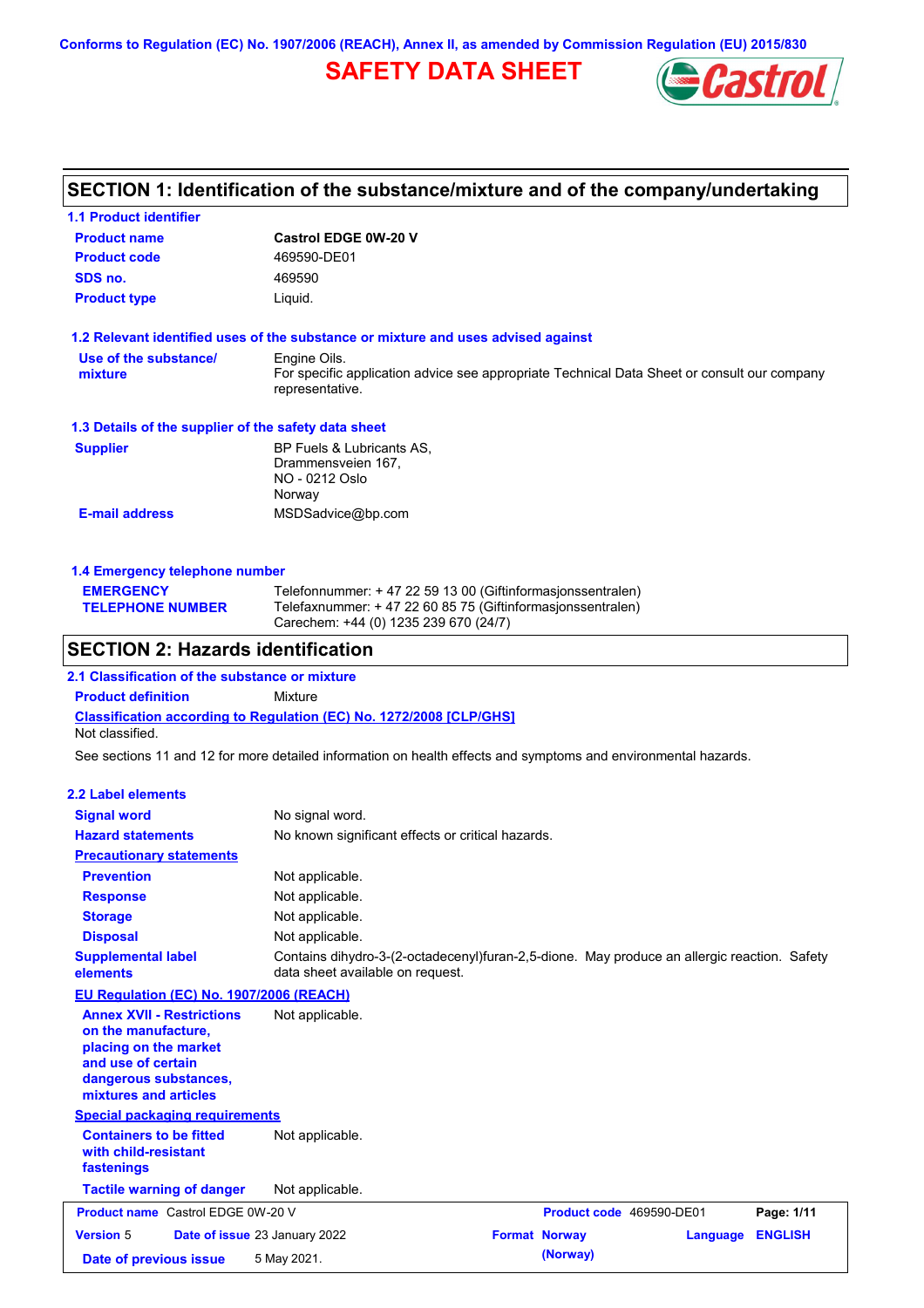### **SECTION 2: Hazards identification**

| 2.3 Other hazards                                                                                                        |                                                                                                                                                                                                                          |
|--------------------------------------------------------------------------------------------------------------------------|--------------------------------------------------------------------------------------------------------------------------------------------------------------------------------------------------------------------------|
| <b>Results of PBT and vPvB</b><br>assessment                                                                             | Product does not meet the criteria for PBT or vPvB according to Regulation (EC) No. 1907/2006.<br>Annex XIII.                                                                                                            |
| <b>Product meets the criteria</b><br>for PBT or vPvB according<br>to Regulation (EC) No.<br><b>1907/2006, Annex XIII</b> | This mixture does not contain any substances that are assessed to be a PBT or a vPvB.                                                                                                                                    |
| Other hazards which do<br>not result in classification                                                                   | Defatting to the skin.<br>USED ENGINE OILS<br>Used engine oil may contain hazardous components which have the potential to cause skin<br>cancer.<br>See Toxicological Information, section 11 of this Safety Data Sheet. |

### **SECTION 3: Composition/information on ingredients**

Mixture

**3.2 Mixtures**

**Product definition**

Highly refined base oil (IP 346 DMSO extract < 3%). Proprietary performance additives.

| <b>Product/ingredient</b><br>name                             | <b>Identifiers</b>                                                                   | $\frac{9}{6}$ | <b>Regulation (EC) No.</b><br>1272/2008 [CLP] | <b>Type</b> |
|---------------------------------------------------------------|--------------------------------------------------------------------------------------|---------------|-----------------------------------------------|-------------|
| Distillates (petroleum), hydrotreated<br>heavy paraffinic     | REACH #: 01-2119484627-25<br>EC: 265-157-1<br>CAS: 64742-54-7<br>Index: 649-467-00-8 | ≥50 - ≤75     | Asp. Tox. 1, H304                             | $[1]$       |
| Distillates (petroleum), hydrotreated<br>heavy paraffinic     | REACH #: 01-2119484627-25<br>EC: 265-157-1<br>CAS: 64742-54-7<br>Index: 649-467-00-8 | ≥10 - ≤25     | Not classified.                               | [6]         |
| Distillates (petroleum), solvent-<br>dewaxed heavy paraffinic | REACH #: 01-2119471299-27<br>EC: 265-169-7<br>CAS: 64742-65-0<br>Index: 649-474-00-6 | -≤3           | Not classified.                               | [6]         |
| bis(nonylphenyl)amine                                         | REACH #: 01-2119488911-28<br>EC: 253-249-4<br>CAS: 36878-20-3                        | ึ ≤3          | Aquatic Chronic 4, H413                       | $[1]$       |
| dihydro-3-(2-octadecenyl)furan-<br>2,5-dione                  | REACH #: 01-2120120387-61<br>EC: 266-561-0<br>CAS: 67066-88-0                        | ≤0.3          | Skin Irrit. 2, H315<br>Skin Sens. 1B, H317    | $[1]$       |

**See Section 16 for the full text of the H statements declared above.**

**Type** 

[1] Substance classified with a health or environmental hazard

[2] Substance with a workplace exposure limit

[3] Substance meets the criteria for PBT according to Regulation (EC) No. 1907/2006, Annex XIII

[4] Substance meets the criteria for vPvB according to Regulation (EC) No. 1907/2006, Annex XIII

[5] Substance of equivalent concern

[6] Additional disclosure due to company policy

Occupational exposure limits, if available, are listed in Section 8.

### **SECTION 4: First aid measures**

| <b>4.1 Description of first aid measures</b> |                                                                                                                                                                                                                                                     |                      |          |                          |                |
|----------------------------------------------|-----------------------------------------------------------------------------------------------------------------------------------------------------------------------------------------------------------------------------------------------------|----------------------|----------|--------------------------|----------------|
| Eye contact                                  | In case of contact, immediately flush eyes with plenty of water for at least 15 minutes. Eyelids<br>should be held away from the eyeball to ensure thorough rinsing. Check for and remove any<br>contact lenses. Get medical attention.             |                      |          |                          |                |
| <b>Skin contact</b>                          | Wash skin thoroughly with soap and water or use recognised skin cleanser. Remove<br>contaminated clothing and shoes. Wash clothing before reuse. Clean shoes thoroughly before<br>reuse. Get medical attention if irritation develops.              |                      |          |                          |                |
| <b>Inhalation</b>                            | If inhaled, remove to fresh air. In case of inhalation of decomposition products in a fire,<br>symptoms may be delayed. The exposed person may need to be kept under medical<br>surveillance for 48 hours. Get medical attention if symptoms occur. |                      |          |                          |                |
| <b>Ingestion</b>                             | Do not induce vomiting unless directed to do so by medical personnel. Get medical attention if<br>symptoms occur.                                                                                                                                   |                      |          |                          |                |
| <b>Protection of first-aiders</b>            | No action shall be taken involving any personal risk or without suitable training.                                                                                                                                                                  |                      |          |                          |                |
| <b>Product name</b> Castrol EDGE 0W-20 V     |                                                                                                                                                                                                                                                     |                      |          | Product code 469590-DE01 | Page: 2/11     |
| <b>Version 5</b>                             | <b>Date of issue 23 January 2022</b>                                                                                                                                                                                                                | <b>Format Norway</b> |          | Language                 | <b>ENGLISH</b> |
| Date of previous issue                       | 5 May 2021.                                                                                                                                                                                                                                         |                      | (Norway) |                          |                |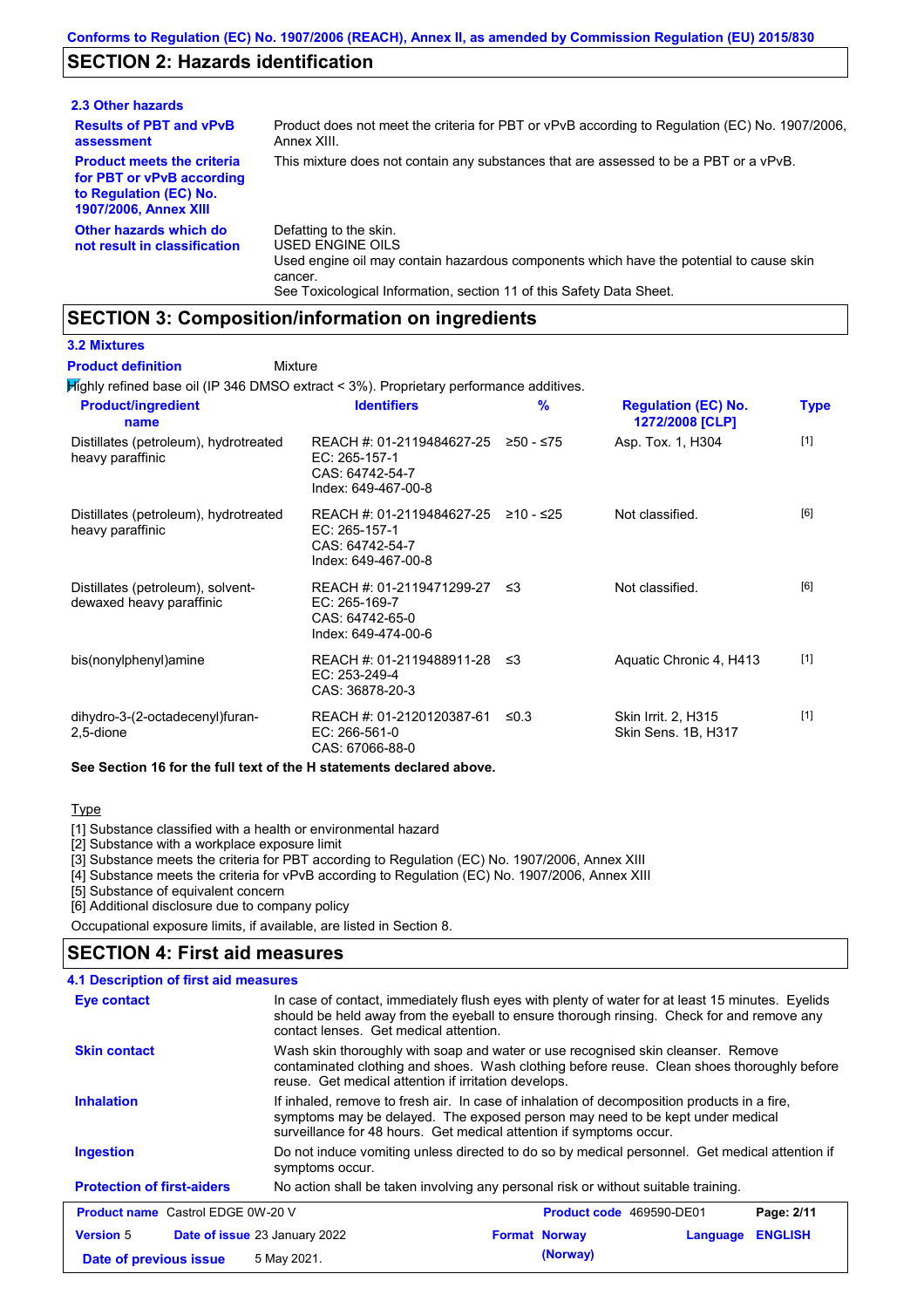### **SECTION 4: First aid measures**

#### **4.2 Most important symptoms and effects, both acute and delayed**

See Section 11 for more detailed information on health effects and symptoms.

| <b>Potential acute health effects</b> |                                                                                                                     |
|---------------------------------------|---------------------------------------------------------------------------------------------------------------------|
| <b>Inhalation</b>                     | Exposure to decomposition products may cause a health hazard. Serious effects may be<br>delayed following exposure. |
| <b>Ingestion</b>                      | No known significant effects or critical hazards.                                                                   |
| <b>Skin contact</b>                   | Defatting to the skin. May cause skin dryness and irritation.                                                       |
| Eye contact                           | No known significant effects or critical hazards.                                                                   |
|                                       | Delayed and immediate effects as well as chronic effects from short and long-term exposure                          |
| <b>Inhalation</b>                     | Overexposure to the inhalation of airborne droplets or aerosols may cause irritation of the<br>respiratory tract.   |
| <b>Ingestion</b>                      | Ingestion of large quantities may cause nausea and diarrhoea.                                                       |
| <b>Skin contact</b>                   | Prolonged or repeated contact can defat the skin and lead to irritation and/or dermatitis.                          |
| Eye contact                           | Potential risk of transient stinging or redness if accidental eye contact occurs.                                   |
|                                       |                                                                                                                     |

### **4.3 Indication of any immediate medical attention and special treatment needed**

```
Notes to physician Treatment should in general be symptomatic and directed to relieving any effects.
                   In case of inhalation of decomposition products in a fire, symptoms may be delayed.
                   The exposed person may need to be kept under medical surveillance for 48 hours.
```
### **SECTION 5: Firefighting measures**

| 5.1 Extinguishing media                                   |                                                                                                                                                                                                                                                                                                                                                                   |  |  |  |
|-----------------------------------------------------------|-------------------------------------------------------------------------------------------------------------------------------------------------------------------------------------------------------------------------------------------------------------------------------------------------------------------------------------------------------------------|--|--|--|
| <b>Suitable extinguishing</b><br>media                    | In case of fire, use foam, dry chemical or carbon dioxide extinguisher or spray.                                                                                                                                                                                                                                                                                  |  |  |  |
| <b>Unsuitable extinguishing</b><br>media                  | Do not use water jet. The use of a water jet may cause the fire to spread by splashing the<br>burning product.                                                                                                                                                                                                                                                    |  |  |  |
| 5.2 Special hazards arising from the substance or mixture |                                                                                                                                                                                                                                                                                                                                                                   |  |  |  |
| <b>Hazards from the</b><br>substance or mixture           | In a fire or if heated, a pressure increase will occur and the container may burst.                                                                                                                                                                                                                                                                               |  |  |  |
| <b>Hazardous combustion</b><br>products                   | Combustion products may include the following:<br>carbon oxides $(CO, CO2)$ (carbon monoxide, carbon dioxide)<br>nitrogen oxides (NO, NO <sub>2</sub> etc.)                                                                                                                                                                                                       |  |  |  |
| 5.3 Advice for firefighters                               |                                                                                                                                                                                                                                                                                                                                                                   |  |  |  |
| <b>Special precautions for</b><br>fire-fighters           | No action shall be taken involving any personal risk or without suitable training. Promptly<br>isolate the scene by removing all persons from the vicinity of the incident if there is a fire.                                                                                                                                                                    |  |  |  |
| <b>Special protective</b><br>equipment for fire-fighters  | Fire-fighters should wear appropriate protective equipment and self-contained breathing<br>apparatus (SCBA) with a full face-piece operated in positive pressure mode. Clothing for fire-<br>fighters (including helmets, protective boots and gloves) conforming to European standard EN<br>469 will provide a basic level of protection for chemical incidents. |  |  |  |

### **SECTION 6: Accidental release measures**

|                                                                                                                                                                                                                                                                                                                                                                       | 6.1 Personal precautions, protective equipment and emergency procedures                                                                                                                                                     |  |  |
|-----------------------------------------------------------------------------------------------------------------------------------------------------------------------------------------------------------------------------------------------------------------------------------------------------------------------------------------------------------------------|-----------------------------------------------------------------------------------------------------------------------------------------------------------------------------------------------------------------------------|--|--|
| No action shall be taken involving any personal risk or without suitable training. Evacuate<br>For non-emergency<br>surrounding areas. Keep unnecessary and unprotected personnel from entering. Do not touch<br>personnel<br>or walk through spilt material. Floors may be slippery; use care to avoid falling. Put on<br>appropriate personal protective equipment. |                                                                                                                                                                                                                             |  |  |
| For emergency responders                                                                                                                                                                                                                                                                                                                                              | If specialised clothing is required to deal with the spillage, take note of any information in<br>Section 8 on suitable and unsuitable materials. See also the information in "For non-<br>emergency personnel".            |  |  |
| <b>6.2 Environmental</b><br><b>precautions</b>                                                                                                                                                                                                                                                                                                                        | Avoid dispersal of spilt material and runoff and contact with soil, waterways, drains and sewers.<br>Inform the relevant authorities if the product has caused environmental pollution (sewers,<br>waterways, soil or air). |  |  |
| 6.3 Methods and material for containment and cleaning up                                                                                                                                                                                                                                                                                                              |                                                                                                                                                                                                                             |  |  |
| <b>Small spill</b>                                                                                                                                                                                                                                                                                                                                                    | Stop leak if without risk. Move containers from spill area. Absorb with an inert material and<br>place in an appropriate waste disposal container. Dispose of via a licensed waste disposal<br>contractor.                  |  |  |

| <b>Product name</b> Castrol EDGE 0W-20 V |  | <b>Product code</b> 469590-DE01      |  | Page: 3/11           |                         |  |
|------------------------------------------|--|--------------------------------------|--|----------------------|-------------------------|--|
| <b>Version 5</b>                         |  | <b>Date of issue 23 January 2022</b> |  | <b>Format Norway</b> | <b>Language ENGLISH</b> |  |
| Date of previous issue                   |  | 5 May 2021.                          |  | (Norway)             |                         |  |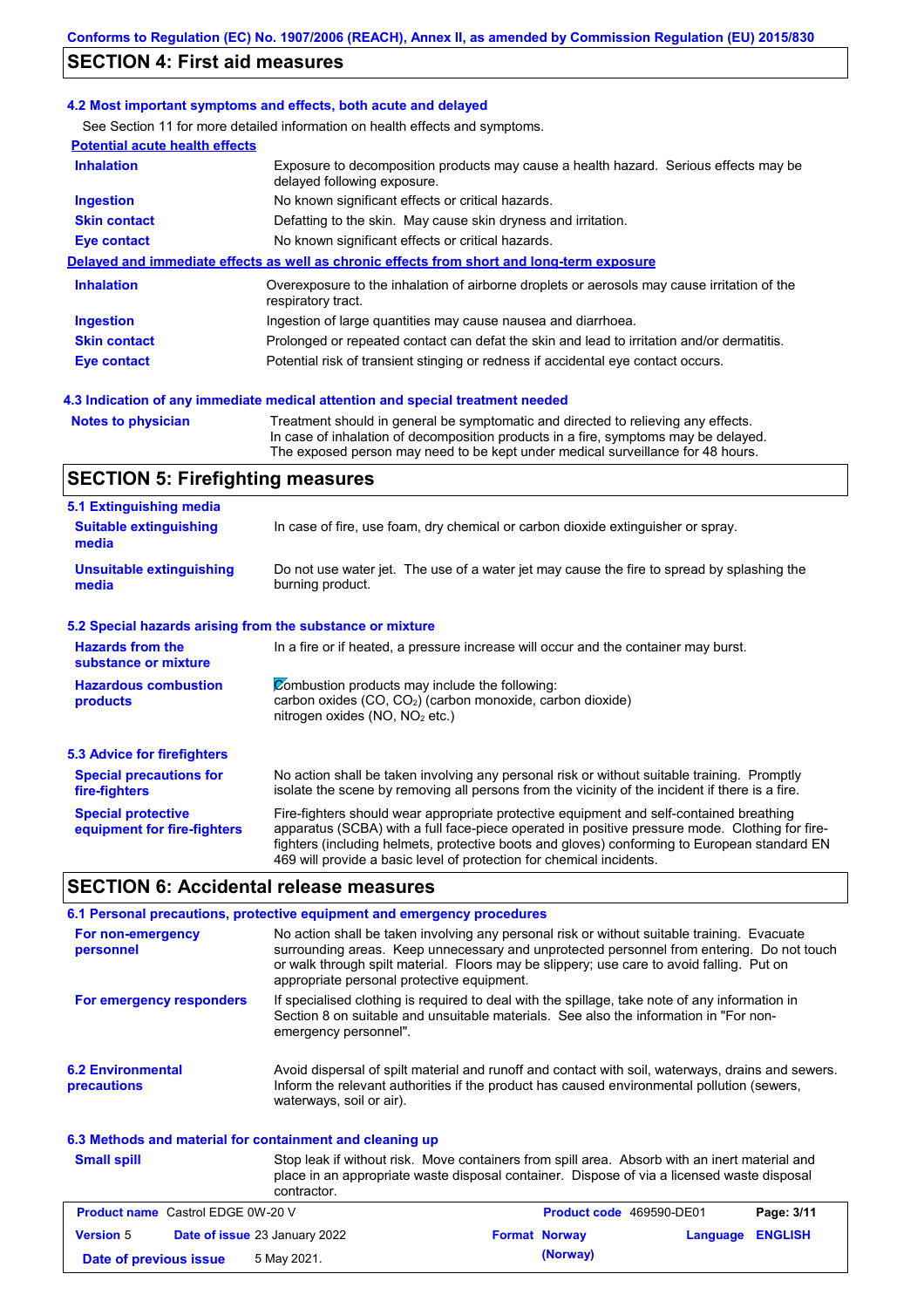## **SECTION 6: Accidental release measures**

| Large spill                               | Stop leak if without risk. Move containers from spill area. Prevent entry into sewers, water<br>courses, basements or confined areas. Contain and collect spillage with non-combustible,<br>absorbent material e.g. sand, earth, vermiculite or diatomaceous earth and place in container<br>for disposal according to local regulations. Dispose of via a licensed waste disposal contractor. |
|-------------------------------------------|------------------------------------------------------------------------------------------------------------------------------------------------------------------------------------------------------------------------------------------------------------------------------------------------------------------------------------------------------------------------------------------------|
| 6.4 Reference to other<br><b>sections</b> | See Section 1 for emergency contact information.<br>See Section 5 for firefighting measures.<br>See Section 8 for information on appropriate personal protective equipment.<br>See Section 12 for environmental precautions.<br>See Section 13 for additional waste treatment information.                                                                                                     |

## **SECTION 7: Handling and storage**

| 7.1 Precautions for safe handling                                                    |                                                                                                                                                                                                                                                                                                                                                                                                                                                                                          |
|--------------------------------------------------------------------------------------|------------------------------------------------------------------------------------------------------------------------------------------------------------------------------------------------------------------------------------------------------------------------------------------------------------------------------------------------------------------------------------------------------------------------------------------------------------------------------------------|
| <b>Protective measures</b>                                                           | Put on appropriate personal protective equipment.                                                                                                                                                                                                                                                                                                                                                                                                                                        |
| <b>Advice on general</b><br>occupational hygiene                                     | Eating, drinking and smoking should be prohibited in areas where this material is handled,<br>stored and processed. Wash thoroughly after handling. Remove contaminated clothing and<br>protective equipment before entering eating areas. See also Section 8 for additional<br>information on hygiene measures.                                                                                                                                                                         |
| <b>7.2 Conditions for safe</b><br>storage, including any<br><b>incompatibilities</b> | Store in accordance with local requlations. Store in a dry, cool and well-ventilated area, away<br>from incompatible materials (see Section 10). Keep away from heat and direct sunlight. Keep<br>container tightly closed and sealed until ready for use. Containers that have been opened must<br>be carefully resealed and kept upright to prevent leakage. Store and use only in equipment/<br>containers designed for use with this product. Do not store in unlabelled containers. |
| Not suitable                                                                         | Prolonged exposure to elevated temperature                                                                                                                                                                                                                                                                                                                                                                                                                                               |
| 7.3 Specific end use(s)                                                              |                                                                                                                                                                                                                                                                                                                                                                                                                                                                                          |
| <b>Recommendations</b>                                                               | See section 1.2 and Exposure scenarios in annex, if applicable.                                                                                                                                                                                                                                                                                                                                                                                                                          |

### **SECTION 8: Exposure controls/personal protection**

#### **8.1 Control parameters**

**Version** 5

**Occupational exposure limits**

| <b>Product/ingredient name</b>                                                                                                                 |  | <b>Exposure limit values</b>                                                                                                                                                                                                                                                                                                                                                                                                                                                                                                                                                                                                                                                                                                                                                                                                                                                                                                                                                                                               |  |  |  |
|------------------------------------------------------------------------------------------------------------------------------------------------|--|----------------------------------------------------------------------------------------------------------------------------------------------------------------------------------------------------------------------------------------------------------------------------------------------------------------------------------------------------------------------------------------------------------------------------------------------------------------------------------------------------------------------------------------------------------------------------------------------------------------------------------------------------------------------------------------------------------------------------------------------------------------------------------------------------------------------------------------------------------------------------------------------------------------------------------------------------------------------------------------------------------------------------|--|--|--|
| Distillates (petroleum), hydrotreated heavy paraffinic FOR-2011-12-06-1358 (Norway).<br>Distillates (petroleum), hydrotreated heavy paraffinic |  | TWA: 1 mg/m <sup>3</sup> 8 hours. Issued/Revised: 2/1996 Form: mineral oil<br>particles<br>TWA: 50 mg/m <sup>3</sup> 8 hours. Issued/Revised: 2/1996 Form: Vapour                                                                                                                                                                                                                                                                                                                                                                                                                                                                                                                                                                                                                                                                                                                                                                                                                                                          |  |  |  |
|                                                                                                                                                |  | FOR-2011-12-06-1358 (Norway).<br>TWA: 1 mg/m <sup>3</sup> 8 hours. Issued/Revised: 2/1996 Form: mineral oil<br>particles<br>TWA: 50 mg/m <sup>3</sup> 8 hours. Issued/Revised: 2/1996 Form: Vapour                                                                                                                                                                                                                                                                                                                                                                                                                                                                                                                                                                                                                                                                                                                                                                                                                         |  |  |  |
| Distillates (petroleum), solvent-dewaxed heavy<br>paraffinic                                                                                   |  | FOR-2011-12-06-1358 (Norway).                                                                                                                                                                                                                                                                                                                                                                                                                                                                                                                                                                                                                                                                                                                                                                                                                                                                                                                                                                                              |  |  |  |
|                                                                                                                                                |  | TWA: 1 mg/m <sup>3</sup> 8 hours. Issued/Revised: 2/1996 Form: mineral oil<br>particles<br>TWA: 50 mg/m <sup>3</sup> 8 hours. Issued/Revised: 2/1996 Form: Vapour                                                                                                                                                                                                                                                                                                                                                                                                                                                                                                                                                                                                                                                                                                                                                                                                                                                          |  |  |  |
| quidance only.                                                                                                                                 |  | Whilst specific OELs for certain components may be shown in this section, other components may be present in any mist,<br>vapour or dust produced. Therefore, the specific OELs may not be applicable to the product as a whole and are provided for                                                                                                                                                                                                                                                                                                                                                                                                                                                                                                                                                                                                                                                                                                                                                                       |  |  |  |
| <b>Recommended monitoring</b><br>procedures                                                                                                    |  | If this product contains ingredients with exposure limits, personal, workplace atmosphere or<br>biological monitoring may be required to determine the effectiveness of the ventilation or other<br>control measures and/or the necessity to use respiratory protective equipment. Reference<br>should be made to monitoring standards, such as the following: European Standard EN 689<br>(Workplace atmospheres - Guidance for the assessment of exposure by inhalation to chemical<br>agents for comparison with limit values and measurement strategy) European Standard EN<br>14042 (Workplace atmospheres - Guide for the application and use of procedures for the<br>assessment of exposure to chemical and biological agents) European Standard EN 482<br>(Workplace atmospheres - General requirements for the performance of procedures for the<br>measurement of chemical agents) Reference to national guidance documents for methods for<br>the determination of hazardous substances will also be required. |  |  |  |
| <b>Derived No Effect Level</b><br>No DNELs/DMELs available.                                                                                    |  |                                                                                                                                                                                                                                                                                                                                                                                                                                                                                                                                                                                                                                                                                                                                                                                                                                                                                                                                                                                                                            |  |  |  |
| <b>Predicted No Effect Concentration</b>                                                                                                       |  |                                                                                                                                                                                                                                                                                                                                                                                                                                                                                                                                                                                                                                                                                                                                                                                                                                                                                                                                                                                                                            |  |  |  |
| <b>Product name</b> Castrol EDGE 0W-20 V                                                                                                       |  | Product code 469590-DE01<br>Page: 4/11                                                                                                                                                                                                                                                                                                                                                                                                                                                                                                                                                                                                                                                                                                                                                                                                                                                                                                                                                                                     |  |  |  |

**Date of issue** 23 January 2022 **Format Norway Language ENGLISH**

**Date of previous issue** 5 May 2021.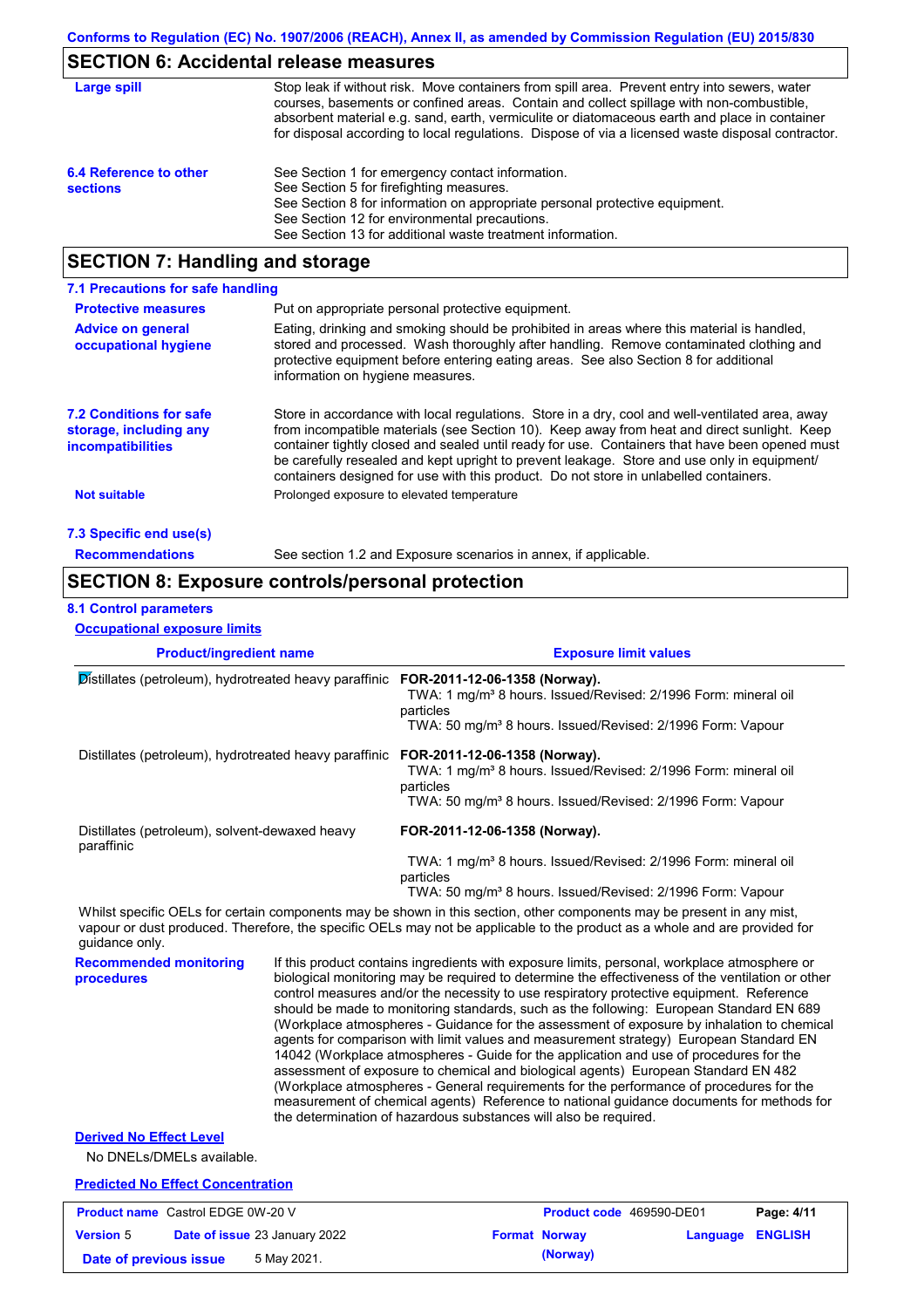## **SECTION 8: Exposure controls/personal protection**

No PNECs available

| <b>8.2 Exposure controls</b>                      |                                                                                                                                                                                                                                                                                                                                                                                                                                                                                                                                                                                                                                                                                                                                                                                                                                                                                                                                                                                                         |                          |                  |            |  |  |
|---------------------------------------------------|---------------------------------------------------------------------------------------------------------------------------------------------------------------------------------------------------------------------------------------------------------------------------------------------------------------------------------------------------------------------------------------------------------------------------------------------------------------------------------------------------------------------------------------------------------------------------------------------------------------------------------------------------------------------------------------------------------------------------------------------------------------------------------------------------------------------------------------------------------------------------------------------------------------------------------------------------------------------------------------------------------|--------------------------|------------------|------------|--|--|
| <b>Appropriate engineering</b><br><b>controls</b> | Provide exhaust ventilation or other engineering controls to keep the relevant airborne<br>concentrations below their respective occupational exposure limits.<br>All activities involving chemicals should be assessed for their risks to health, to ensure<br>exposures are adequately controlled. Personal protective equipment should only be considered<br>after other forms of control measures (e.g. engineering controls) have been suitably evaluated.<br>Personal protective equipment should conform to appropriate standards, be suitable for use, be<br>kept in good condition and properly maintained.<br>Your supplier of personal protective equipment should be consulted for advice on selection and<br>appropriate standards. For further information contact your national organisation for standards.<br>The final choice of protective equipment will depend upon a risk assessment. It is important to<br>ensure that all items of personal protective equipment are compatible. |                          |                  |            |  |  |
| <b>Individual protection measures</b>             |                                                                                                                                                                                                                                                                                                                                                                                                                                                                                                                                                                                                                                                                                                                                                                                                                                                                                                                                                                                                         |                          |                  |            |  |  |
| <b>Hygiene measures</b>                           | Wash hands, forearms and face thoroughly after handling chemical products, before eating,<br>smoking and using the lavatory and at the end of the working period. Ensure that eyewash<br>stations and safety showers are close to the workstation location.                                                                                                                                                                                                                                                                                                                                                                                                                                                                                                                                                                                                                                                                                                                                             |                          |                  |            |  |  |
| <b>Respiratory protection</b>                     | In case of insufficient ventilation, wear suitable respiratory equipment.<br>The correct choice of respiratory protection depends upon the chemicals being handled, the<br>conditions of work and use, and the condition of the respiratory equipment. Safety procedures<br>should be developed for each intended application. Respiratory protection equipment should<br>therefore be chosen in consultation with the supplier/manufacturer and with a full assessment<br>of the working conditions.                                                                                                                                                                                                                                                                                                                                                                                                                                                                                                   |                          |                  |            |  |  |
| <b>Eye/face protection</b>                        | Safety glasses with side shields.                                                                                                                                                                                                                                                                                                                                                                                                                                                                                                                                                                                                                                                                                                                                                                                                                                                                                                                                                                       |                          |                  |            |  |  |
| <b>Skin protection</b>                            |                                                                                                                                                                                                                                                                                                                                                                                                                                                                                                                                                                                                                                                                                                                                                                                                                                                                                                                                                                                                         |                          |                  |            |  |  |
| <b>Hand protection</b>                            | <b>General Information:</b>                                                                                                                                                                                                                                                                                                                                                                                                                                                                                                                                                                                                                                                                                                                                                                                                                                                                                                                                                                             |                          |                  |            |  |  |
|                                                   | Because specific work environments and material handling practices vary, safety procedures<br>should be developed for each intended application. The correct choice of protective gloves<br>depends upon the chemicals being handled, and the conditions of work and use. Most gloves<br>provide protection for only a limited time before they must be discarded and replaced (even the<br>best chemically resistant gloves will break down after repeated chemical exposures).                                                                                                                                                                                                                                                                                                                                                                                                                                                                                                                        |                          |                  |            |  |  |
|                                                   | Gloves should be chosen in consultation with the supplier / manufacturer and taking account of<br>a full assessment of the working conditions.                                                                                                                                                                                                                                                                                                                                                                                                                                                                                                                                                                                                                                                                                                                                                                                                                                                          |                          |                  |            |  |  |
|                                                   | Recommended: Nitrile gloves.<br><b>Breakthrough time:</b>                                                                                                                                                                                                                                                                                                                                                                                                                                                                                                                                                                                                                                                                                                                                                                                                                                                                                                                                               |                          |                  |            |  |  |
|                                                   | Breakthrough time data are generated by glove manufacturers under laboratory test conditions<br>and represent how long a glove can be expected to provide effective permeation resistance. It<br>is important when following breakthrough time recommendations that actual workplace<br>conditions are taken into account. Always consult with your glove supplier for up-to-date<br>technical information on breakthrough times for the recommended glove type.<br>Our recommendations on the selection of gloves are as follows:                                                                                                                                                                                                                                                                                                                                                                                                                                                                      |                          |                  |            |  |  |
|                                                   | Continuous contact:                                                                                                                                                                                                                                                                                                                                                                                                                                                                                                                                                                                                                                                                                                                                                                                                                                                                                                                                                                                     |                          |                  |            |  |  |
|                                                   | Gloves with a minimum breakthrough time of 240 minutes, or >480 minutes if suitable gloves<br>can be obtained.<br>If suitable gloves are not available to offer that level of protection, gloves with shorter<br>breakthrough times may be acceptable as long as appropriate glove maintenance and                                                                                                                                                                                                                                                                                                                                                                                                                                                                                                                                                                                                                                                                                                      |                          |                  |            |  |  |
|                                                   | replacement regimes are determined and adhered to.<br>Short-term / splash protection:                                                                                                                                                                                                                                                                                                                                                                                                                                                                                                                                                                                                                                                                                                                                                                                                                                                                                                                   |                          |                  |            |  |  |
|                                                   |                                                                                                                                                                                                                                                                                                                                                                                                                                                                                                                                                                                                                                                                                                                                                                                                                                                                                                                                                                                                         |                          |                  |            |  |  |
|                                                   | Recommended breakthrough times as above.<br>It is recognised that for short-term, transient exposures, gloves with shorter breakthrough times<br>may commonly be used. Therefore, appropriate maintenance and replacement regimes must<br>be determined and rigorously followed.                                                                                                                                                                                                                                                                                                                                                                                                                                                                                                                                                                                                                                                                                                                        |                          |                  |            |  |  |
|                                                   | <b>Glove Thickness:</b>                                                                                                                                                                                                                                                                                                                                                                                                                                                                                                                                                                                                                                                                                                                                                                                                                                                                                                                                                                                 |                          |                  |            |  |  |
|                                                   | For general applications, we recommend gloves with a thickness typically greater than 0.35 mm.                                                                                                                                                                                                                                                                                                                                                                                                                                                                                                                                                                                                                                                                                                                                                                                                                                                                                                          |                          |                  |            |  |  |
|                                                   | It should be emphasised that glove thickness is not necessarily a good predictor of glove<br>resistance to a specific chemical, as the permeation efficiency of the glove will be dependent<br>on the exact composition of the glove material. Therefore, glove selection should also be based                                                                                                                                                                                                                                                                                                                                                                                                                                                                                                                                                                                                                                                                                                          |                          |                  |            |  |  |
| <b>Product name</b> Castrol EDGE 0W-20 V          |                                                                                                                                                                                                                                                                                                                                                                                                                                                                                                                                                                                                                                                                                                                                                                                                                                                                                                                                                                                                         | Product code 469590-DE01 |                  | Page: 5/11 |  |  |
| Date of issue 23 January 2022<br><b>Version 5</b> |                                                                                                                                                                                                                                                                                                                                                                                                                                                                                                                                                                                                                                                                                                                                                                                                                                                                                                                                                                                                         | <b>Format Norway</b>     | Language ENGLISH |            |  |  |

**Date of previous issue 6 May 2021. (Norway) (Norway)**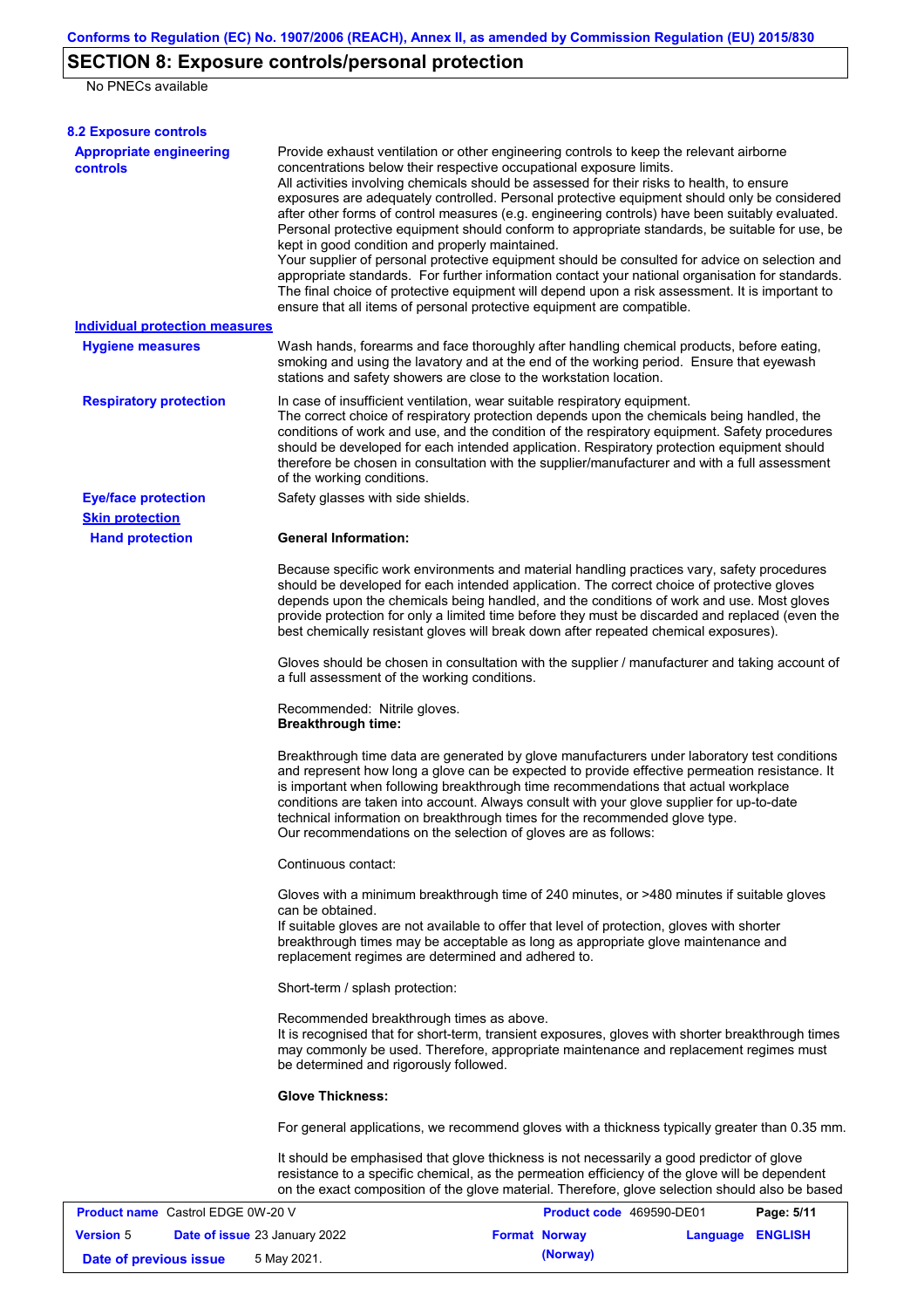# **SECTION 8: Exposure controls/personal protection**

|                                           | on consideration of the task requirements and knowledge of breakthrough times.<br>Glove thickness may also vary depending on the glove manufacturer, the glove type and the<br>glove model. Therefore, the manufacturers' technical data should always be taken into account<br>to ensure selection of the most appropriate glove for the task.                                                                                                                                                                                                                                                                                                                                       |
|-------------------------------------------|---------------------------------------------------------------------------------------------------------------------------------------------------------------------------------------------------------------------------------------------------------------------------------------------------------------------------------------------------------------------------------------------------------------------------------------------------------------------------------------------------------------------------------------------------------------------------------------------------------------------------------------------------------------------------------------|
|                                           | Note: Depending on the activity being conducted, gloves of varying thickness may be required<br>for specific tasks. For example:                                                                                                                                                                                                                                                                                                                                                                                                                                                                                                                                                      |
|                                           | • Thinner gloves (down to 0.1 mm or less) may be required where a high degree of manual<br>dexterity is needed. However, these gloves are only likely to give short duration protection and<br>would normally be just for single use applications, then disposed of.                                                                                                                                                                                                                                                                                                                                                                                                                  |
|                                           | • Thicker gloves (up to 3 mm or more) may be required where there is a mechanical (as well<br>as a chemical) risk i.e. where there is abrasion or puncture potential.                                                                                                                                                                                                                                                                                                                                                                                                                                                                                                                 |
| <b>Skin and body</b>                      | Use of protective clothing is good industrial practice.<br>Personal protective equipment for the body should be selected based on the task being<br>performed and the risks involved and should be approved by a specialist before handling this<br>product.<br>Cotton or polyester/cotton overalls will only provide protection against light superficial<br>contamination that will not soak through to the skin. Overalls should be laundered on a regular<br>basis. When the risk of skin exposure is high (e.g. when cleaning up spillages or if there is a<br>risk of splashing) then chemical resistant aprons and/or impervious chemical suits and boots<br>will be required. |
| <b>Refer to standards:</b>                | Respiratory protection: EN 529<br>Gloves: EN 420, EN 374<br>Eye protection: EN 166<br>Filtering half-mask: EN 149<br>Filtering half-mask with valve: EN 405<br>Half-mask: EN 140 plus filter<br>Full-face mask: EN 136 plus filter<br>Particulate filters: EN 143<br>Gas/combined filters: EN 14387                                                                                                                                                                                                                                                                                                                                                                                   |
| <b>Environmental exposure</b><br>controls | Emissions from ventilation or work process equipment should be checked to ensure they<br>comply with the requirements of environmental protection legislation. In some cases, fume<br>scrubbers, filters or engineering modifications to the process equipment will be necessary to<br>reduce emissions to acceptable levels.                                                                                                                                                                                                                                                                                                                                                         |

## **SECTION 9: Physical and chemical properties**

The conditions of measurement of all properties are at standard temperature and pressure unless otherwise indicated.

### **9.1 Information on basic physical and chemical properties**

| <b>Appearance</b>                               |                                              |
|-------------------------------------------------|----------------------------------------------|
| <b>Physical state</b>                           | Liquid.                                      |
| <b>Colour</b>                                   | Amber.                                       |
| <b>Odour</b>                                    | Not available.                               |
| <b>Odour threshold</b>                          | Not available.                               |
| рH                                              | Not applicable.                              |
| <b>Melting point/freezing point</b>             | Not available.                               |
| Initial boiling point and boiling<br>range      | Not available.                               |
| <b>Pour point</b>                               | -45 $^{\circ}$ C                             |
| <b>Flash point</b>                              | Closed cup: >185°C (>365°F) [Pensky-Martens] |
| <b>Evaporation rate</b>                         | Not available.                               |
| <b>Flammability (solid, gas)</b>                | Not available.                               |
| Upper/lower flammability or<br>explosive limits | Not available.                               |
| Vapour pressure                                 | Not available.                               |

| <b>Product name</b> Castrol EDGE 0W-20 V |  | <b>Product code</b> 469590-DE01      |  | Page: 6/11           |                         |  |
|------------------------------------------|--|--------------------------------------|--|----------------------|-------------------------|--|
| <b>Version 5</b>                         |  | <b>Date of issue 23 January 2022</b> |  | <b>Format Norway</b> | <b>Language ENGLISH</b> |  |
| Date of previous issue                   |  | 5 May 2021.                          |  | (Norway)             |                         |  |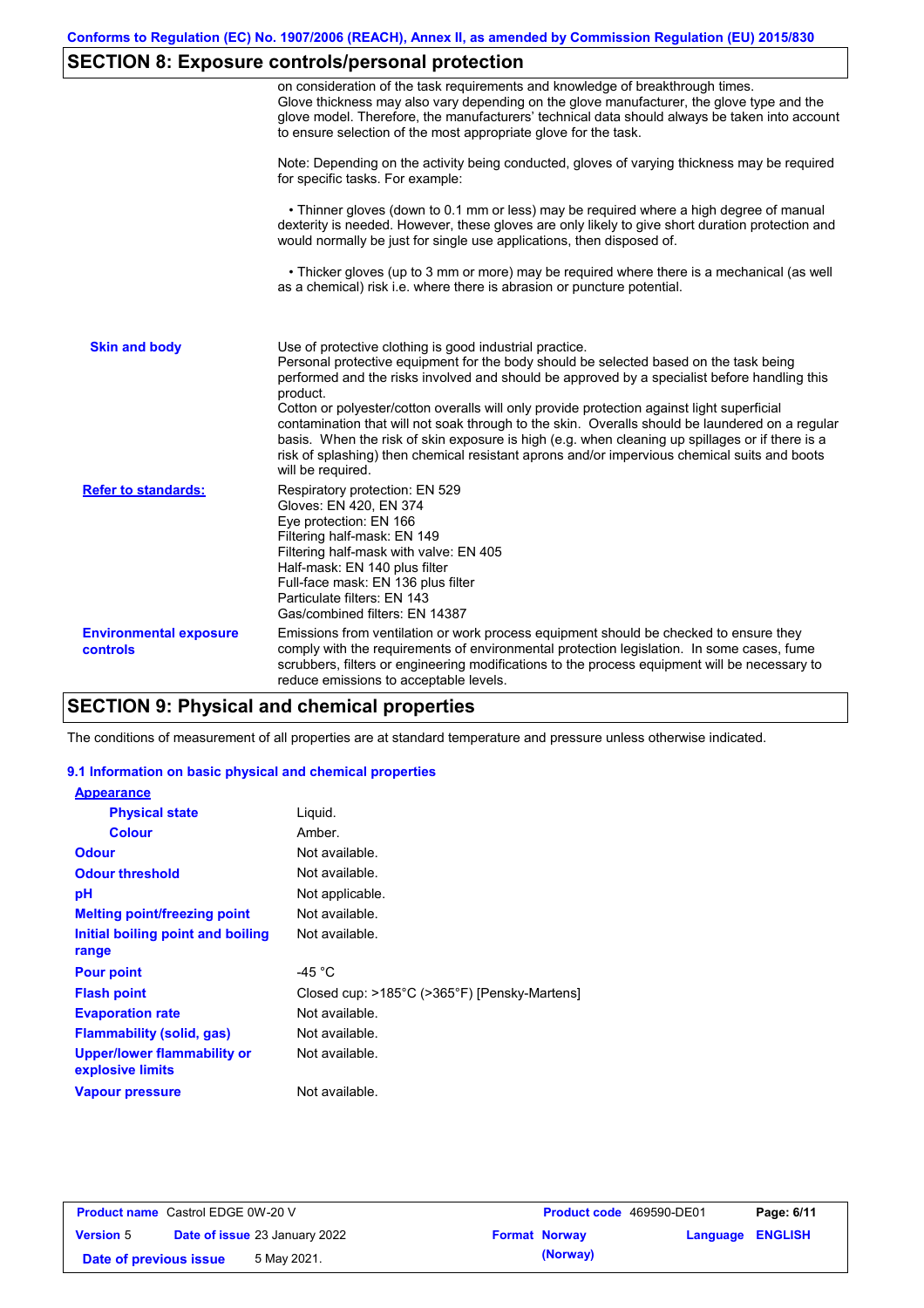## **SECTION 9: Physical and chemical properties**

|                                                   |                                                                                                                                                                         | Vapour Pressure at 20°C |          |                    | Vapour pressure at 50°C |                |               |
|---------------------------------------------------|-------------------------------------------------------------------------------------------------------------------------------------------------------------------------|-------------------------|----------|--------------------|-------------------------|----------------|---------------|
|                                                   | Ingredient name                                                                                                                                                         | mm Hg kPa               |          | <b>Method</b>      | mm<br>Hg                | kPa            | <b>Method</b> |
|                                                   | Distillates (petroleum),<br>hydrotreated heavy<br>paraffinic                                                                                                            | < 0.08                  | < 0.011  | ASTM D 5191        |                         |                |               |
|                                                   | Distillates (petroleum),<br>hydrotreated heavy<br>paraffinic                                                                                                            | < 0.08                  | < 0.011  | <b>ASTM D 5191</b> |                         |                |               |
|                                                   | Distillates (petroleum),<br>solvent-dewaxed<br>heavy paraffinic                                                                                                         | < 0.08                  | < 0.011  | <b>ASTM D 5191</b> |                         |                |               |
|                                                   | bis(nonylphenyl)amine <0.01                                                                                                                                             |                         | < 0.0013 | EU A.4             | 0                       | 0              | EU A.4        |
| <b>Vapour density</b>                             | Not available.                                                                                                                                                          |                         |          |                    |                         |                |               |
| <b>Relative density</b>                           | Not available.                                                                                                                                                          |                         |          |                    |                         |                |               |
| <b>Density</b>                                    | $<$ 1000 kg/m <sup>3</sup> (<1 g/cm <sup>3</sup> ) at 15 <sup>°</sup> C                                                                                                 |                         |          |                    |                         |                |               |
| <b>Solubility(ies)</b>                            | insoluble in water.                                                                                                                                                     |                         |          |                    |                         |                |               |
| <b>Partition coefficient: n-octanol/</b><br>water | Not applicable.                                                                                                                                                         |                         |          |                    |                         |                |               |
| <b>Auto-ignition temperature</b>                  | <b>Ingredient name</b>                                                                                                                                                  |                         | °C       | $\mathsf{P}$       |                         | <b>Method</b>  |               |
|                                                   | bis(nonylphenyl)amine                                                                                                                                                   |                         | 440      | 824                |                         | <b>EU A.15</b> |               |
| <b>Decomposition temperature</b>                  | Not available.                                                                                                                                                          |                         |          |                    |                         |                |               |
| <b>Viscosity</b>                                  | Kinematic: 47.4 mm <sup>2</sup> /s (47.4 cSt) at 40 $^{\circ}$ C<br>Kinematic: 8.9 to 9.3 mm <sup>2</sup> /s (8.9 to 9.3 cSt) at 100 °C                                 |                         |          |                    |                         |                |               |
| <b>Explosive properties</b>                       | Not available.                                                                                                                                                          |                         |          |                    |                         |                |               |
| <b>Oxidising properties</b>                       | Not available.                                                                                                                                                          |                         |          |                    |                         |                |               |
| <b>Particle characteristics</b>                   |                                                                                                                                                                         |                         |          |                    |                         |                |               |
| <b>Median particle size</b>                       | Mot applicable.                                                                                                                                                         |                         |          |                    |                         |                |               |
| 9.2 Other information                             |                                                                                                                                                                         |                         |          |                    |                         |                |               |
| No additional information.                        |                                                                                                                                                                         |                         |          |                    |                         |                |               |
| <b>SECTION 10: Stability and reactivity</b>       |                                                                                                                                                                         |                         |          |                    |                         |                |               |
| <b>10.1 Reactivity</b>                            | No specific test data available for this product. Refer to Conditions to avoid and Incompatible<br>materials for additional information.                                |                         |          |                    |                         |                |               |
|                                                   | The product is stable.                                                                                                                                                  |                         |          |                    |                         |                |               |
| <b>10.2 Chemical stability</b>                    |                                                                                                                                                                         |                         |          |                    |                         |                |               |
| 10.3 Possibility of<br>hazardous reactions        | Under normal conditions of storage and use, hazardous reactions will not occur.<br>Under normal conditions of storage and use, hazardous polymerisation will not occur. |                         |          |                    |                         |                |               |

**10.6 Hazardous decomposition products** Under normal conditions of storage and use, hazardous decomposition products should not be produced.

Reactive or incompatible with the following materials: oxidising materials.

# **SECTION 11: Toxicological information**

**10.5 Incompatible materials**

| 11.1 Information on toxicological effects   |                                                                                                                     |                          |          |                |
|---------------------------------------------|---------------------------------------------------------------------------------------------------------------------|--------------------------|----------|----------------|
| <b>Acute toxicity estimates</b>             |                                                                                                                     |                          |          |                |
| Not available.                              |                                                                                                                     |                          |          |                |
| Information on likely<br>routes of exposure | Routes of entry anticipated: Dermal, Inhalation.                                                                    |                          |          |                |
| <b>Potential acute health effects</b>       |                                                                                                                     |                          |          |                |
| <b>Inhalation</b>                           | Exposure to decomposition products may cause a health hazard. Serious effects may be<br>delayed following exposure. |                          |          |                |
| <b>Ingestion</b>                            | No known significant effects or critical hazards.                                                                   |                          |          |                |
| <b>Product name</b> Castrol EDGE 0W-20 V    |                                                                                                                     | Product code 469590-DE01 |          | Page: 7/11     |
| <b>Version 5</b>                            | Date of issue 23 January 2022                                                                                       | <b>Format Norway</b>     | Language | <b>ENGLISH</b> |
| Date of previous issue                      | 5 May 2021.                                                                                                         | (Norway)                 |          |                |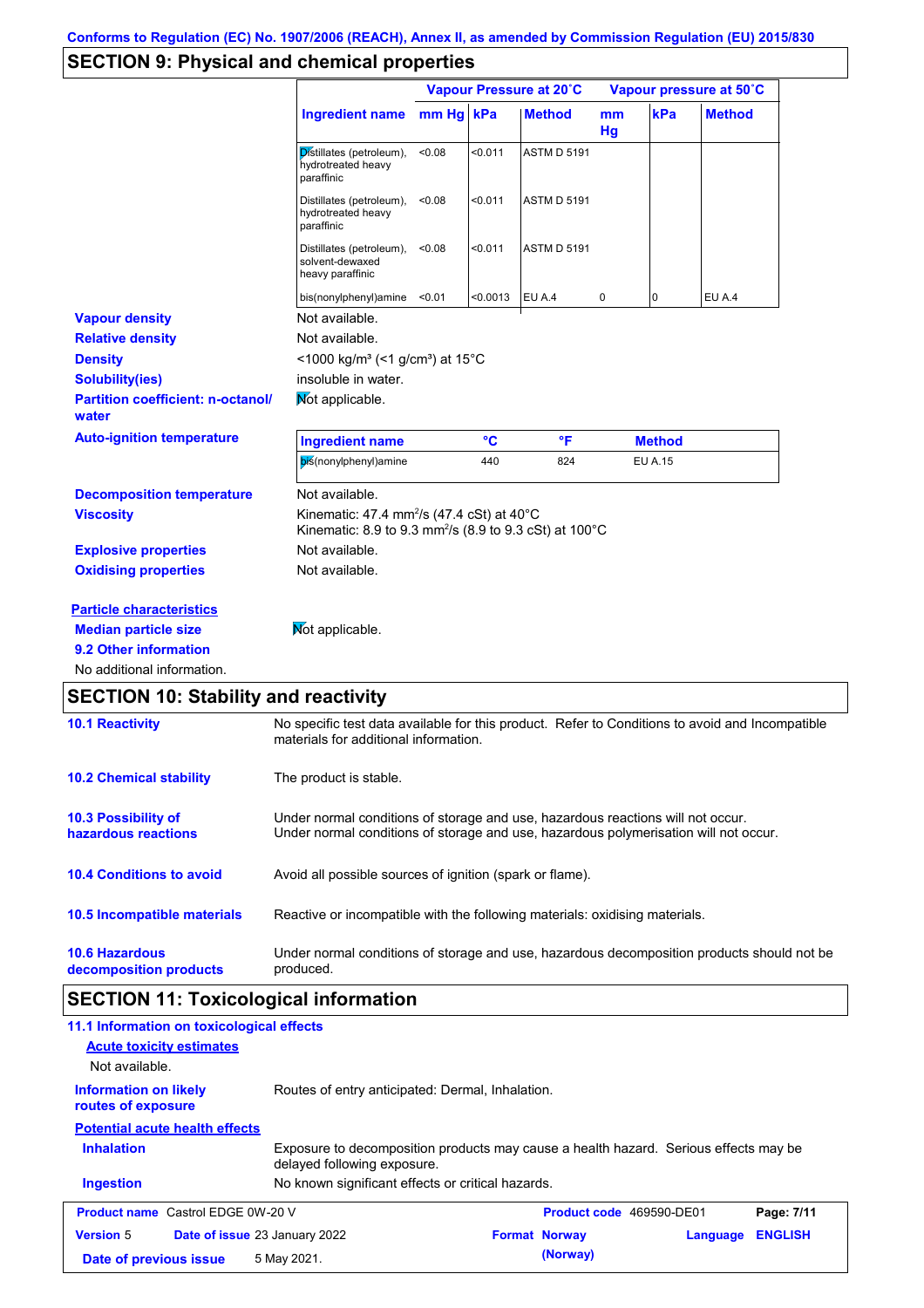# **SECTION 11: Toxicological information**

| <b>Skin contact</b>                     | Defatting to the skin. May cause skin dryness and irritation.                                                                                                                                                                                                                                                                                                                                                   |
|-----------------------------------------|-----------------------------------------------------------------------------------------------------------------------------------------------------------------------------------------------------------------------------------------------------------------------------------------------------------------------------------------------------------------------------------------------------------------|
| <b>Eye contact</b>                      | No known significant effects or critical hazards.                                                                                                                                                                                                                                                                                                                                                               |
|                                         | Symptoms related to the physical, chemical and toxicological characteristics                                                                                                                                                                                                                                                                                                                                    |
| <b>Inhalation</b>                       | No specific data.                                                                                                                                                                                                                                                                                                                                                                                               |
| <b>Ingestion</b>                        | No specific data.                                                                                                                                                                                                                                                                                                                                                                                               |
| <b>Skin contact</b>                     | Adverse symptoms may include the following:<br>irritation<br>dryness<br>cracking                                                                                                                                                                                                                                                                                                                                |
| <b>Eye contact</b>                      | No specific data.                                                                                                                                                                                                                                                                                                                                                                                               |
|                                         | Delayed and immediate effects as well as chronic effects from short and long-term exposure                                                                                                                                                                                                                                                                                                                      |
| <b>Inhalation</b>                       | Overexposure to the inhalation of airborne droplets or aerosols may cause irritation of the<br>respiratory tract.                                                                                                                                                                                                                                                                                               |
| <b>Ingestion</b>                        | Ingestion of large quantities may cause nausea and diarrhoea.                                                                                                                                                                                                                                                                                                                                                   |
| <b>Skin contact</b>                     | Prolonged or repeated contact can defat the skin and lead to irritation and/or dermatitis.                                                                                                                                                                                                                                                                                                                      |
| <b>Eye contact</b>                      | Potential risk of transient stinging or redness if accidental eye contact occurs.                                                                                                                                                                                                                                                                                                                               |
| <b>Potential chronic health effects</b> |                                                                                                                                                                                                                                                                                                                                                                                                                 |
| <b>General</b>                          | <b>USED ENGINE OILS</b><br>Combustion products resulting from the operation of internal combustion engines contaminate<br>engine oils during use. Used engine oil may contain hazardous components which have the<br>potential to cause skin cancer. Frequent or prolonged contact with all types and makes of used<br>engine oil must therefore be avoided and a high standard of personal hygiene maintained. |
| <b>Carcinogenicity</b>                  | No known significant effects or critical hazards.                                                                                                                                                                                                                                                                                                                                                               |
| <b>Mutagenicity</b>                     | No known significant effects or critical hazards.                                                                                                                                                                                                                                                                                                                                                               |
| <b>Developmental effects</b>            | No known significant effects or critical hazards.                                                                                                                                                                                                                                                                                                                                                               |
| <b>Fertility effects</b>                | No known significant effects or critical hazards.                                                                                                                                                                                                                                                                                                                                                               |

### **SECTION 12: Ecological information**

```
12.1 Toxicity
```
**Environmental hazards** Not classified as dangerous

#### **12.2 Persistence and degradability**

Expected to be biodegradable.

#### **12.3 Bioaccumulative potential**

This product is not expected to bioaccumulate through food chains in the environment.

| <b>12.4 Mobility in soil</b>                                  |                                                                      |
|---------------------------------------------------------------|----------------------------------------------------------------------|
| <b>Soil/water partition</b><br>coefficient (K <sub>oc</sub> ) | Not available.                                                       |
| <b>Mobility</b>                                               | Spillages may penetrate the soil causing ground water contamination. |

#### **12.5 Results of PBT and vPvB assessment**

Product does not meet the criteria for PBT or vPvB according to Regulation (EC) No. 1907/2006, Annex XIII.

#### **12.6 Other adverse effects**

**Other ecological information**

Spills may form a film on water surfaces causing physical damage to organisms. Oxygen transfer could also be impaired.

### **SECTION 13: Disposal considerations**

### **13.1 Waste treatment methods**

**Methods of disposal**

**Product**

Where possible, arrange for product to be recycled. Dispose of via an authorised person/ licensed waste disposal contractor in accordance with local regulations.

### **European waste catalogue (EWC) Hazardous waste** Yes.

|                  | <b>Waste code</b>                        | <b>Waste designation</b>      |                                                                 |                      |                          |                |  |
|------------------|------------------------------------------|-------------------------------|-----------------------------------------------------------------|----------------------|--------------------------|----------------|--|
| 13 02 05*        |                                          |                               | mineral-based non-chlorinated engine, gear and lubricating oils |                      |                          |                |  |
|                  | <b>Product name</b> Castrol EDGE 0W-20 V |                               |                                                                 |                      | Product code 469590-DE01 | Page: 8/11     |  |
| <b>Version 5</b> |                                          | Date of issue 23 January 2022 |                                                                 | <b>Format Norway</b> | Language                 | <b>ENGLISH</b> |  |
|                  | Date of previous issue                   | 5 May 2021.                   |                                                                 | (Norway)             |                          |                |  |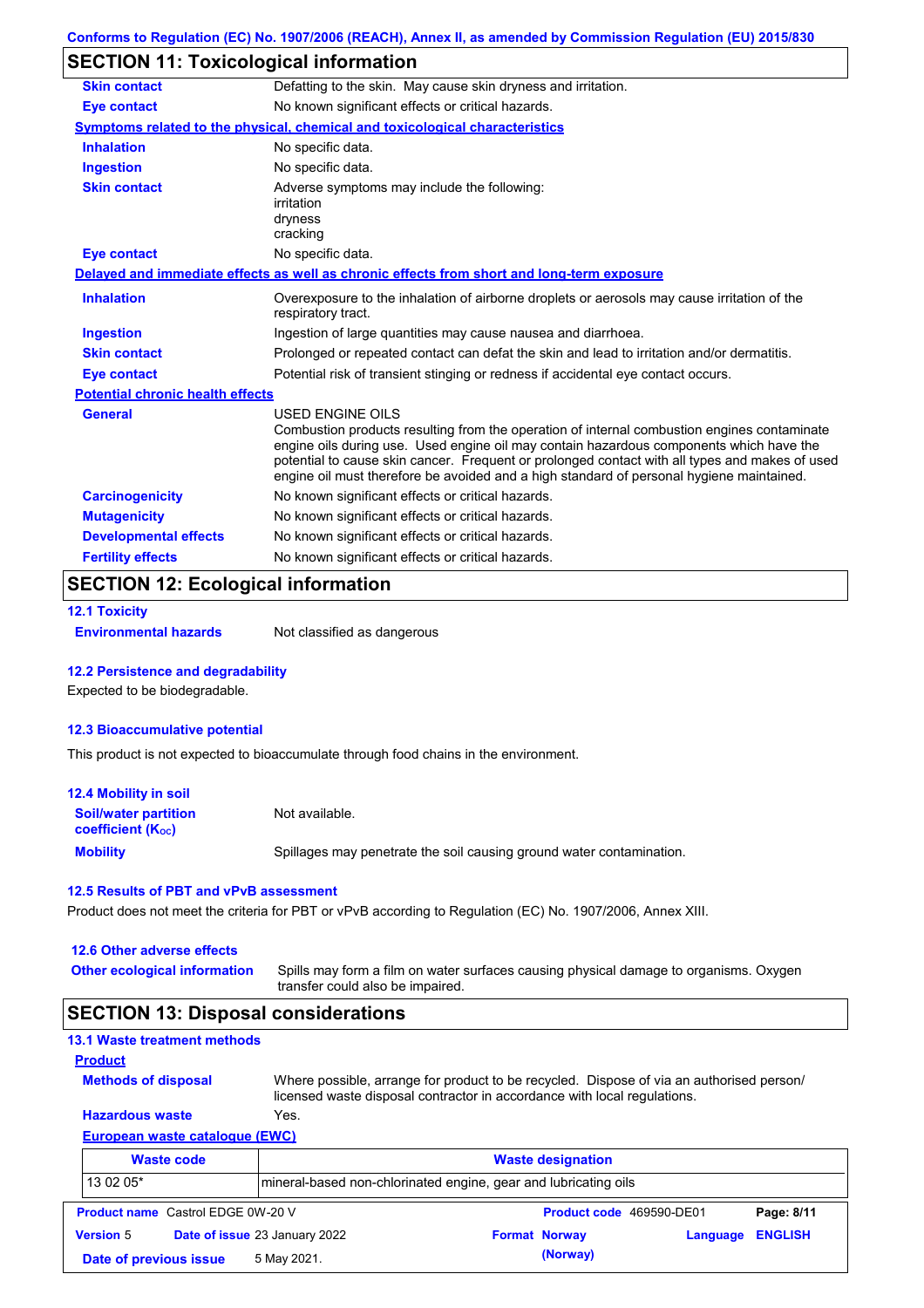## **SECTION 13: Disposal considerations**

However, deviation from the intended use and/or the presence of any potential contaminants may require an alternative waste disposal code to be assigned by the end user.

### **Packaging**

| <b>Methods of disposal</b>               | Where possible, arrange for product to be recycled. Dispose of via an authorised person/<br>licensed waste disposal contractor in accordance with local regulations.                                                                    |  |  |  |
|------------------------------------------|-----------------------------------------------------------------------------------------------------------------------------------------------------------------------------------------------------------------------------------------|--|--|--|
| <b>Special precautions</b>               | This material and its container must be disposed of in a safe way. Empty containers or liners<br>may retain some product residues. Avoid dispersal of spilt material and runoff and contact with<br>soil, waterways, drains and sewers. |  |  |  |
| <b>References</b>                        | Commission 2014/955/EU<br>Directive 2008/98/EC                                                                                                                                                                                          |  |  |  |
| <b>SECTION 14: Transport information</b> |                                                                                                                                                                                                                                         |  |  |  |

#### - - - - - - - - - Not regulated. Not regulated. Not regulated. - - - **ADR/RID IMDG IATA 14.1 UN number 14.2 UN proper shipping name 14.3 Transport hazard class(es) 14.4 Packing group ADN Additional information 14.5 Environmental hazards** No. 1980 | No. 1980 | No. 1980 | No. 1980 | No. 1980 | No. 1980 | No. 1980 | No. 1980 | No. 1980 | No. 1980 | Not regulated. - No. - -

**14.6 Special precautions for user** Not available.

#### **14.7 Transport in bulk according to IMO instruments**

# **SECTION 15: Regulatory information**

Not available.

|                                                                                                                                                          | 15.1 Safety, health and environmental regulations/legislation specific for the substance or mixture                            |                          |          |                |
|----------------------------------------------------------------------------------------------------------------------------------------------------------|--------------------------------------------------------------------------------------------------------------------------------|--------------------------|----------|----------------|
| EU Regulation (EC) No. 1907/2006 (REACH)                                                                                                                 |                                                                                                                                |                          |          |                |
| Annex XIV - List of substances subject to authorisation                                                                                                  |                                                                                                                                |                          |          |                |
| <b>Annex XIV</b>                                                                                                                                         |                                                                                                                                |                          |          |                |
| None of the components are listed.                                                                                                                       |                                                                                                                                |                          |          |                |
| <b>Substances of very high concern</b>                                                                                                                   |                                                                                                                                |                          |          |                |
| None of the components are listed.                                                                                                                       |                                                                                                                                |                          |          |                |
| EU Regulation (EC) No. 1907/2006 (REACH)                                                                                                                 |                                                                                                                                |                          |          |                |
| <b>Annex XVII - Restrictions</b><br>on the manufacture.<br>placing on the market<br>and use of certain<br>dangerous substances,<br>mixtures and articles | Not applicable.                                                                                                                |                          |          |                |
| <b>Other regulations</b>                                                                                                                                 |                                                                                                                                |                          |          |                |
| <b>REACH Status</b>                                                                                                                                      | The company, as identified in Section 1, sells this product in the EU in compliance with the<br>current requirements of REACH. |                          |          |                |
| <b>United States inventory</b><br>(TSCA 8b)                                                                                                              | All components are active or exempted.                                                                                         |                          |          |                |
| <b>Australia inventory (AIIC)</b>                                                                                                                        | At least one component is not listed.                                                                                          |                          |          |                |
| <b>Canada inventory</b>                                                                                                                                  | All components are listed or exempted.                                                                                         |                          |          |                |
| <b>China inventory (IECSC)</b>                                                                                                                           | At least one component is not listed.                                                                                          |                          |          |                |
| <b>Product name</b> Castrol EDGE 0W-20 V                                                                                                                 |                                                                                                                                | Product code 469590-DE01 |          | Page: 9/11     |
| <b>Version 5</b>                                                                                                                                         | Date of issue 23 January 2022                                                                                                  | <b>Format Norway</b>     | Language | <b>ENGLISH</b> |
| Date of previous issue                                                                                                                                   | 5 May 2021.                                                                                                                    | (Norway)                 |          |                |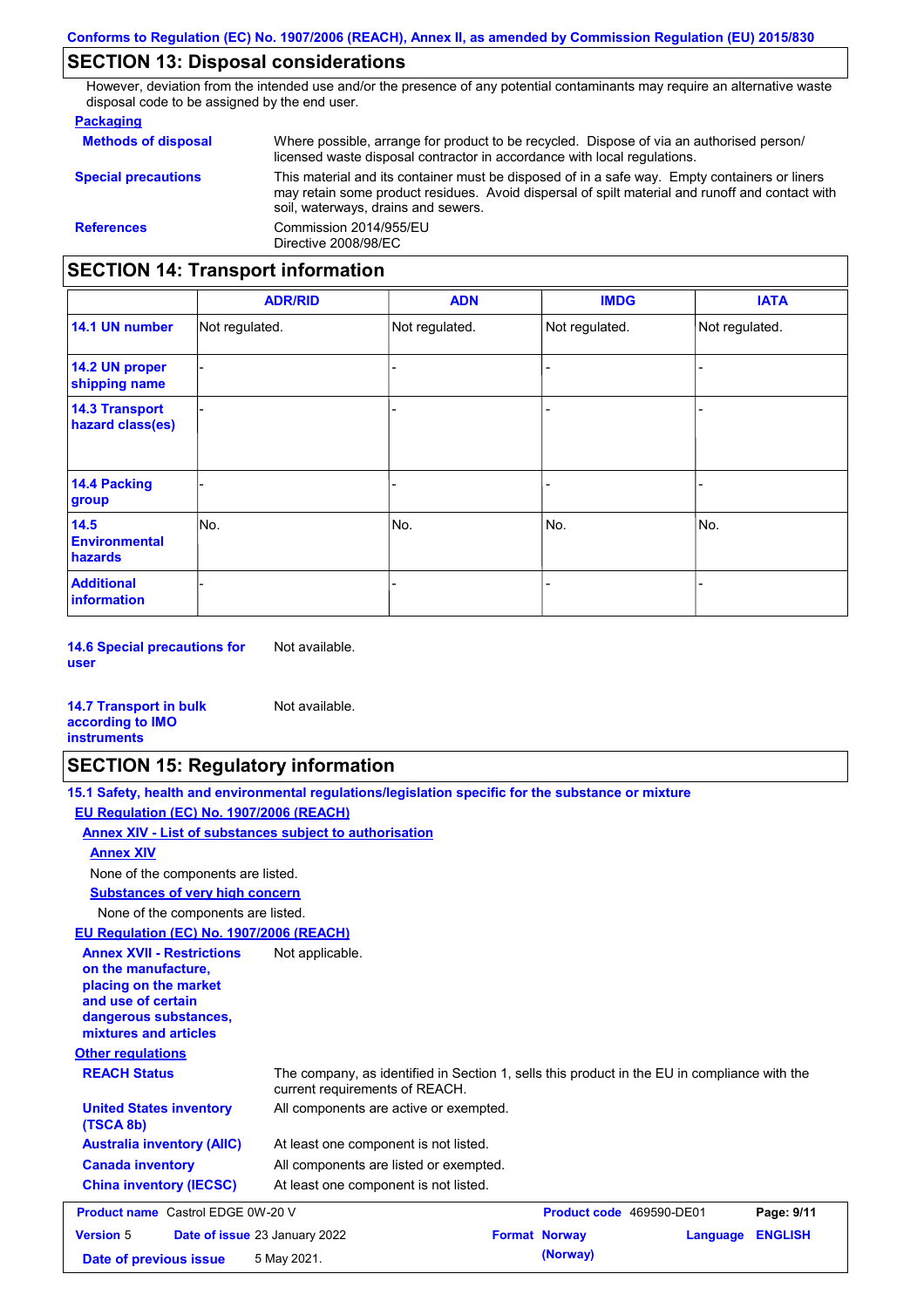# **SECTION 15: Regulatory information**

| <b>Japan inventory (CSCL)</b>                                   | At least one component is not listed.  |
|-----------------------------------------------------------------|----------------------------------------|
| <b>Korea inventory (KECI)</b>                                   | All components are listed or exempted. |
| <b>Philippines inventory</b><br>(PICCS)                         | At least one component is not listed.  |
| <b>Taiwan Chemical</b><br><b>Substances Inventory</b><br>(TCSI) | All components are listed or exempted. |
| Ozone depleting substances (1005/2009/EU)                       |                                        |
| Not listed.                                                     |                                        |
| Prior Informed Consent (PIC) (649/2012/EU)<br>Not listed.       |                                        |
| <b>Persistent Organic Pollutants</b>                            |                                        |
| Not listed.                                                     |                                        |
| <b>EU - Water framework directive - Priority substances</b>     |                                        |
| None of the components are listed.                              |                                        |
| <b>Seveso Directive</b>                                         |                                        |
| This product is not controlled under the Seveso Directive.      |                                        |

| <b>15.2 Chemical safety</b> | A Chemical Safety Assessment has been carried out for one or more of the substances within  |
|-----------------------------|---------------------------------------------------------------------------------------------|
| assessment                  | this mixture. A Chemical Safety Assessment has not been carried out for the mixture itself. |

| <b>SECTION 16: Other information</b>     |                                                                                          |                          |          |                |  |
|------------------------------------------|------------------------------------------------------------------------------------------|--------------------------|----------|----------------|--|
| <b>Abbreviations and acronyms</b>        | ADN = European Provisions concerning the International Carriage of Dangerous Goods by    |                          |          |                |  |
|                                          | Inland Waterway                                                                          |                          |          |                |  |
|                                          | ADR = The European Agreement concerning the International Carriage of Dangerous Goods by |                          |          |                |  |
|                                          | Road                                                                                     |                          |          |                |  |
|                                          | ATE = Acute Toxicity Estimate                                                            |                          |          |                |  |
|                                          | BCF = Bioconcentration Factor                                                            |                          |          |                |  |
|                                          | CAS = Chemical Abstracts Service                                                         |                          |          |                |  |
|                                          | CLP = Classification, Labelling and Packaging Regulation [Regulation (EC) No. 1272/2008] |                          |          |                |  |
|                                          | CSA = Chemical Safety Assessment                                                         |                          |          |                |  |
|                                          | CSR = Chemical Safety Report                                                             |                          |          |                |  |
|                                          | <b>DMEL = Derived Minimal Effect Level</b>                                               |                          |          |                |  |
|                                          | DNEL = Derived No Effect Level                                                           |                          |          |                |  |
|                                          | EINECS = European Inventory of Existing Commercial chemical Substances                   |                          |          |                |  |
|                                          | ES = Exposure Scenario                                                                   |                          |          |                |  |
|                                          | EUH statement = CLP-specific Hazard statement                                            |                          |          |                |  |
|                                          | EWC = European Waste Catalogue                                                           |                          |          |                |  |
|                                          | GHS = Globally Harmonized System of Classification and Labelling of Chemicals            |                          |          |                |  |
|                                          | IATA = International Air Transport Association                                           |                          |          |                |  |
|                                          | IBC = Intermediate Bulk Container                                                        |                          |          |                |  |
|                                          | IMDG = International Maritime Dangerous Goods                                            |                          |          |                |  |
|                                          | LogPow = logarithm of the octanol/water partition coefficient                            |                          |          |                |  |
|                                          | MARPOL = International Convention for the Prevention of Pollution From Ships, 1973 as    |                          |          |                |  |
|                                          | modified by the Protocol of 1978. ("Marpol" = marine pollution)                          |                          |          |                |  |
|                                          | OECD = Organisation for Economic Co-operation and Development                            |                          |          |                |  |
|                                          | PBT = Persistent, Bioaccumulative and Toxic                                              |                          |          |                |  |
|                                          | <b>PNEC = Predicted No Effect Concentration</b>                                          |                          |          |                |  |
|                                          | REACH = Registration, Evaluation, Authorisation and Restriction of Chemicals Regulation  |                          |          |                |  |
|                                          | [Regulation (EC) No. 1907/2006]                                                          |                          |          |                |  |
|                                          | RID = The Regulations concerning the International Carriage of Dangerous Goods by Rail   |                          |          |                |  |
|                                          | <b>RRN = REACH Registration Number</b>                                                   |                          |          |                |  |
|                                          | SADT = Self-Accelerating Decomposition Temperature                                       |                          |          |                |  |
|                                          | SVHC = Substances of Very High Concern                                                   |                          |          |                |  |
|                                          | STOT-RE = Specific Target Organ Toxicity - Repeated Exposure                             |                          |          |                |  |
|                                          | STOT-SE = Specific Target Organ Toxicity - Single Exposure                               |                          |          |                |  |
|                                          | TWA = Time weighted average                                                              |                          |          |                |  |
|                                          | $UN = United Nations$                                                                    |                          |          |                |  |
|                                          | UVCB = Complex hydrocarbon substance                                                     |                          |          |                |  |
|                                          | VOC = Volatile Organic Compound                                                          |                          |          |                |  |
|                                          | vPvB = Very Persistent and Very Bioaccumulative                                          |                          |          |                |  |
|                                          | Varies = may contain one or more of the following 64741-88-4 / RRN 01-2119488706-23,     |                          |          |                |  |
|                                          |                                                                                          |                          |          |                |  |
|                                          | 64741-89-5 / RRN 01-2119487067-30, 64741-95-3 / RRN 01-2119487081-40, 64741-96-4/ RRN    |                          |          |                |  |
| <b>Product name</b> Castrol EDGE 0W-20 V | 01-2119483621-38, 64742-01-4 / RRN 01-2119488707-21, 64742-44-5 / RRN                    | Product code 469590-DE01 |          | Page: 10/11    |  |
|                                          |                                                                                          |                          |          |                |  |
| <b>Version 5</b>                         | Date of issue 23 January 2022                                                            | <b>Format Norway</b>     | Language | <b>ENGLISH</b> |  |
| Date of previous issue                   | 5 May 2021.                                                                              | (Norway)                 |          |                |  |